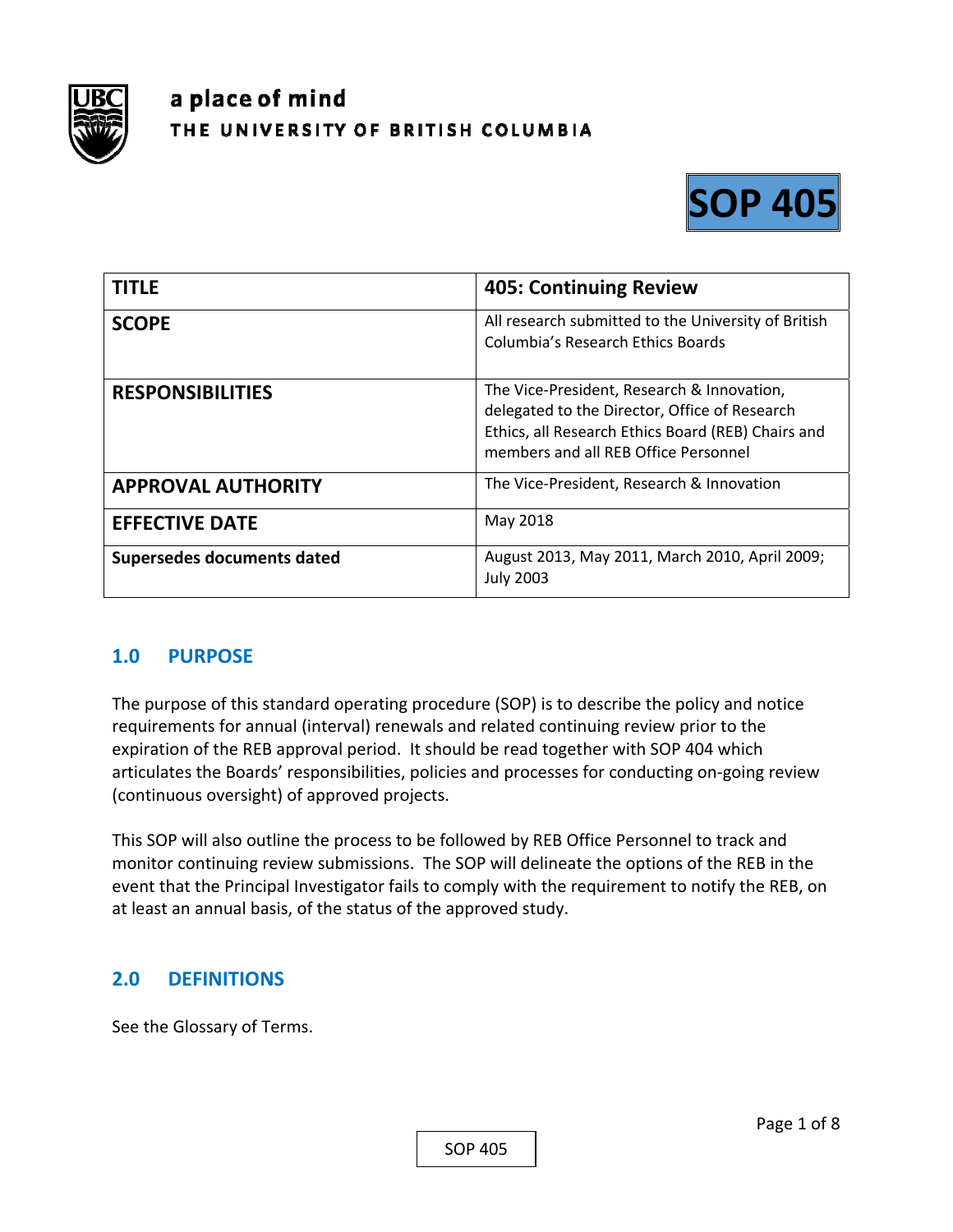## **3.0 RESPONSIBILITIES**

All REB members and REB Office Personnel are responsible for ensuring that the requirements of this SOP are met.

The REB Chair or designee and the assigned REB reviewer are responsible for conducting an in‐ depth review of all submitted materials for their assigned research projects.

All other REB members are responsible for reviewing the submitted materials for each research application in enough depth to be prepared to discuss the research meaningfully at a Full Board meeting.

#### **4.0 PROCEDURE**

The REBs conduct continuing review of approved research taking place within their jurisdiction at intervals appropriate to the degree of risk to which participants are exposed, but not less than once per year<sup>1</sup>. The UBC REBs make the determination concerning the duration of the approval period and the interval by which continuing review must occur at the time of initial review and approval<sup>2</sup>.

#### **4.1 Continuing Review by the Full Board**

- **4.1.1** The Researcher is required to submit an application for continuing review of research at a frequency to be determined by the REB and which will be defined at the time of the initial approval of the research, or as otherwise revised;
- **4.1.2** At a minimum, the REB requires that an application for continuing review be submitted once per year until all of the data has been collected, all contact with research participants has concluded and the closure of the research has been acknowledged by the REB;
- **4.1.3**  The REB requires continuing review progress reports on an annual basis unless they designate otherwise;
- **4.1.4**  The REB may determine that the research requires continuing review more frequently than once per year by considering the following:
	- The nature of any risks posed by the research,
	- The degree of uncertainty regarding the risks involved,
	- The vulnerability of the participant population,
	- The projected rate of enrolment and estimated research closure date,
	- Whether the research involves novel interventions,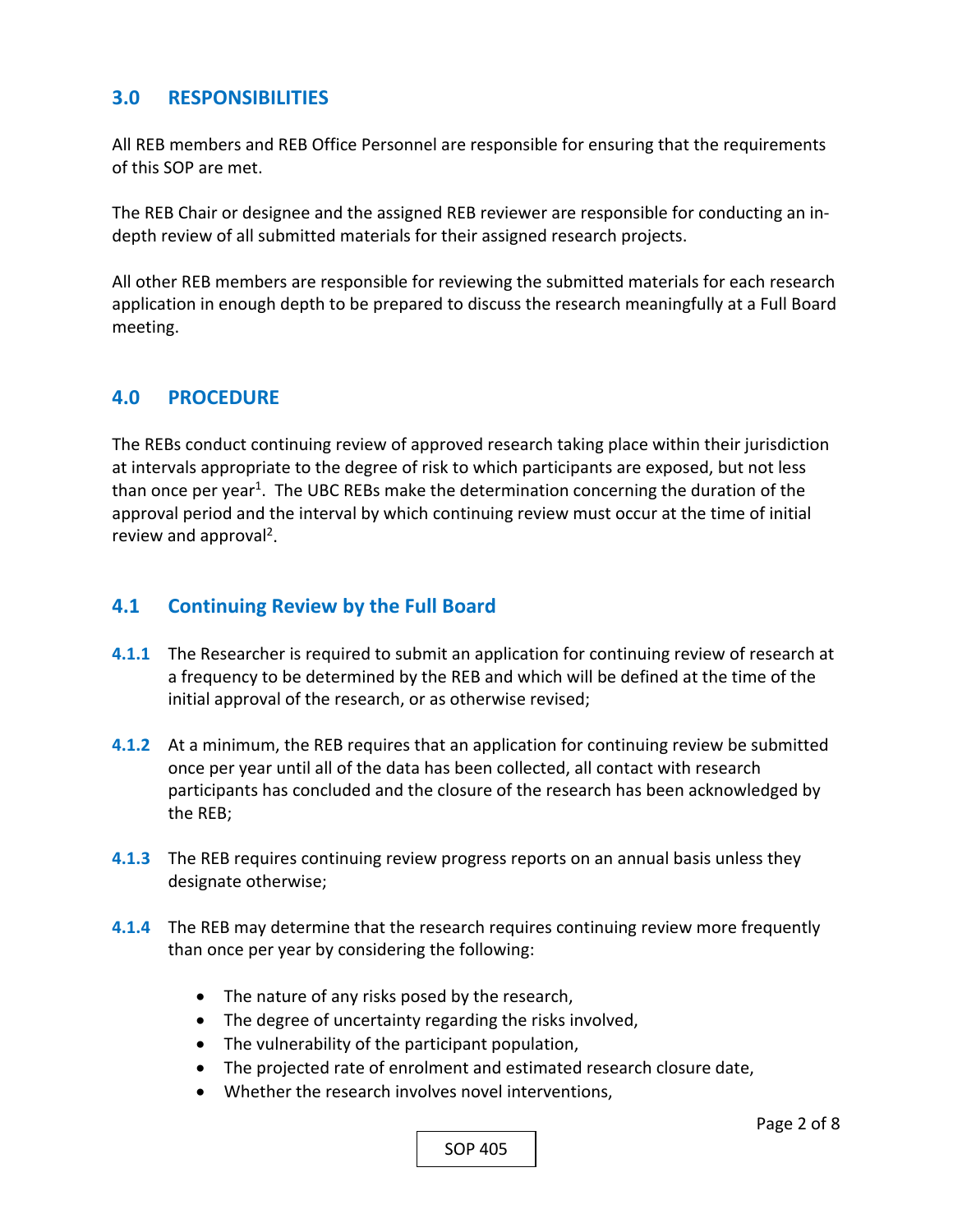- The REB believes that more frequent review is required;
- **4.1.5**  Continuing review applications are due by the deadline for the applicable REB meeting (i.e., the expiry date must be on or after the REB meeting date), regardless of the type of review they may undergo;
- **4.1.6**  To assist the Researchers in submitting on time, courtesy reminders prior to the expiry date will be generated as outlined in Administrative SOP 405a;
- **4.1.7**  The responsible REB Office Personnel reviews the application for completeness, and requests any clarifications, missing documents or other information from the Researcher, as applicable;
- **4.1.8**  The REB may request verification from sources other than the investigator that no material changes have occurred since previous REB review. For example:
	- Based on the results of a previous audit or inspection (internal or external),
	- Suspected non-compliance,
	- Studies involving vulnerable populations,
	- Studies involving a potentially high risk to participants,
	- Suspected or reported protocol deviations,
	- Participant or Research Staff complaints,
	- Any other situation that the REB deems appropriate;
- **4.1.9**  The responsible REB Office Personnel will assign the application to the agenda of the next REB meeting if the research meets the criteria for Full Board review;
- **4.1.10**  Only one primary reviewer will be assigned to the submission at the Full Board,
- **4.1.11**  A summary report of the continuing review applications assigned to the REB meeting may be attached to the REB meeting agenda;
- **4.1.12**  For research that meets the criteria for Full Board review, the REB will discuss the research at a Full Board meeting and will make a decision regarding the continued approval of the research, as well as any other additional determinations regarding the conduct of the research, as applicable.
- **4.1.13**  Continuing review of studies funded by the U.S. Federal Government or regulated by the U.S. Food and Drug Administration must be reviewed by the Full Board unless they clearly meet the following criteria<sup>3</sup>:
	- The research is (i) permanently closed to the enrollment of new participants; (ii) all participants have completed all research‐related interventions; and (iii) the research remains active only for long‐term follow up of participants, OR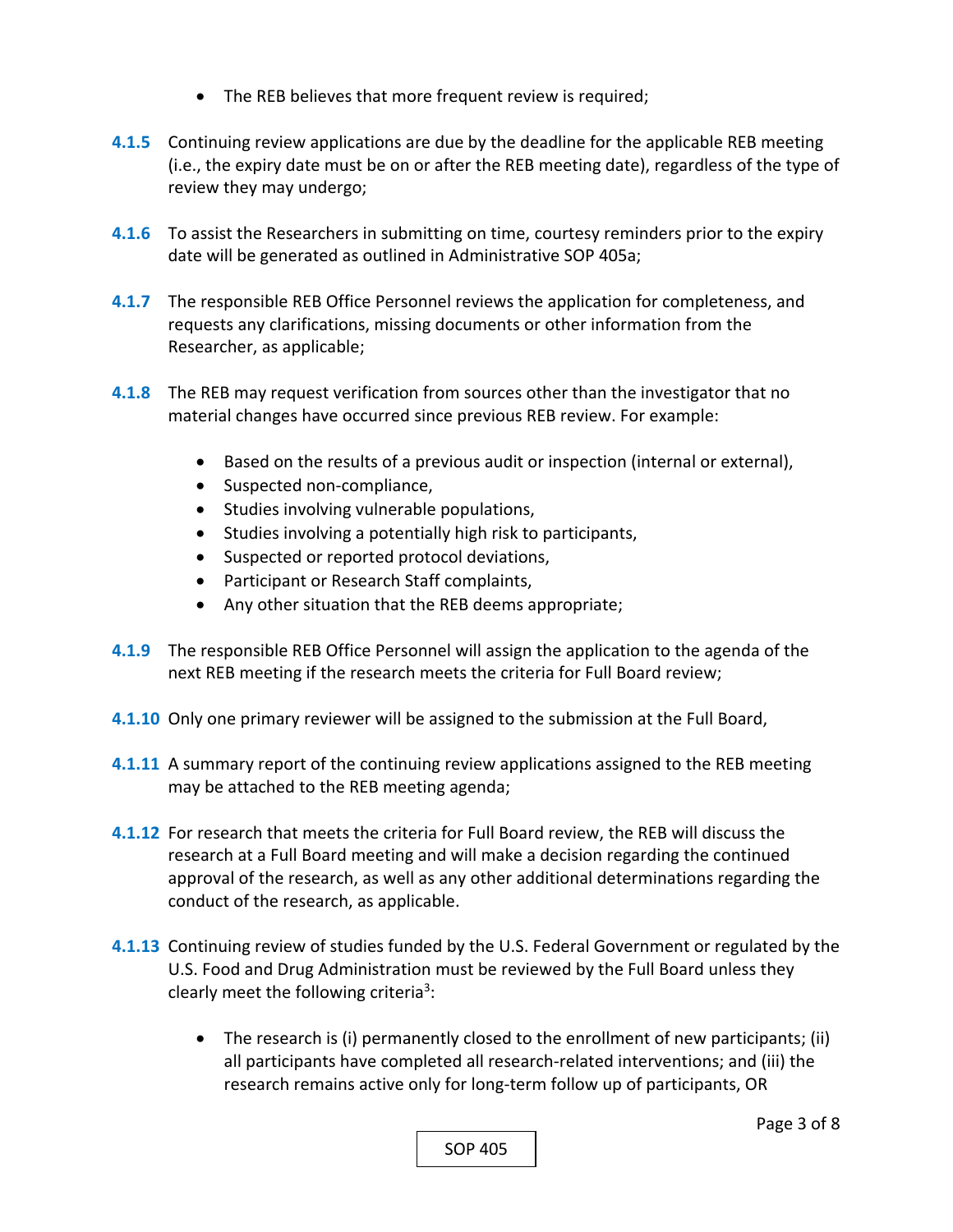- Where no participants have been enrolled and no additional risks have been identified, OR
- Where the remaining research activities are limited to data analysis;
- **4.1.14**  The REB Chair or designate can put a request forward for continuing review by the Full Board at any time;
- **4.1.15**  Annual renewals will be reviewed by the Full Board if required by the study Sponsor, Funding Agency, or Regulatory Agency,

## **4.2 Continuing Review by Delegated Review Procedures**

- **4.2.1** When the research received initial approval via delegated review it may undergo delegated review at the time of continuing review;
- **4.2.2**  Research that was previously reviewed by the Full Board may also be reviewed at the time of continuing review using delegated review procedures if the conditions for delegated review criteria are met;
- **4.2.3**  The responsible REB Office Personnel reviews the continuing review application for completeness, including verification of the currently approved informed consent form(s), and requests any clarifications, missing documents or other information as applicable;
- **4.2.4**  The responsible REB Office Personnel will forward the application to the appropriate REB reviewer;
- **4.2.5**  The reviewer may request additional information or clarification, as necessary, and will make a decision regarding the continued approval of the research and the continued conduct of the research;
- **4.2.6**  Upon reviewing an application that was sent for delegated review, if the reviewer determines that the risks are now greater than minimal, the reviewer will refer the application for review by the Full Board

## **4.3 REB Determinations**

**4.3.1** Continuing review must be substantive and meaningful, the rigour of which shall be in accordance with a proportionate approach to ethics assessment<sup>4</sup>. In order to grant a continuation of the approval of the research the REB must determine that: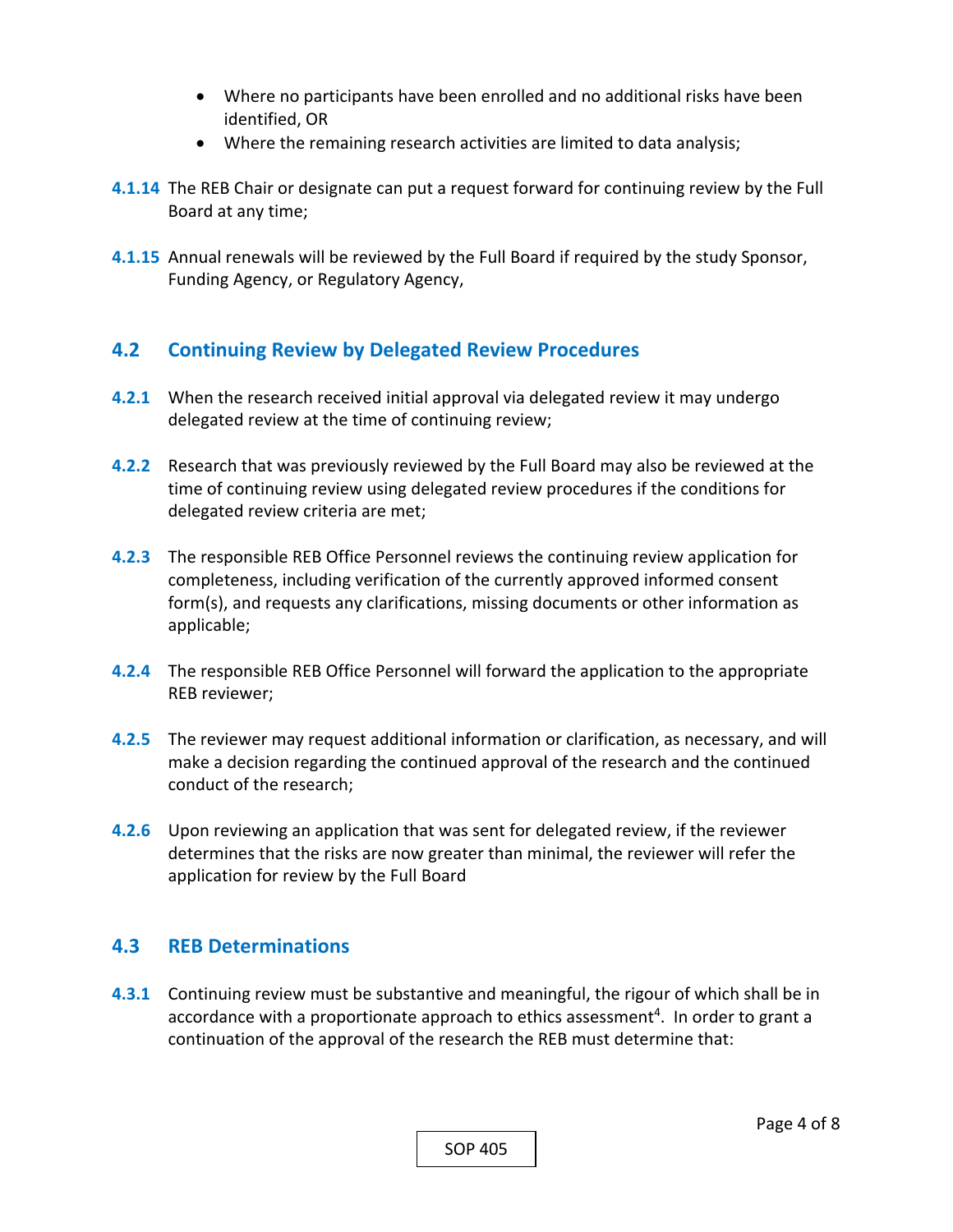- There have been no material changes to the research or to the informed consent form that have not been previously submitted and approved,
- There is no new conflict of interest or new information that has emerged that might adversely affect the safety or the well‐being of research participants,
- Risks to research participants are minimized and reasonable in relation to the anticipated benefits,
- Selection of research participants is equitable,
- Informed consent processes continue to be appropriate and documented,
- Adequate provisions are in place for monitoring and data protection to ensure the safety and privacy of participants and confidentiality and integrity of the data,
- Where applicable, the reports of Data Safety Monitoring Boards and Sponsorgenerated Safety Reports are favourable for continuation of the study,
- There is no new literature/information which might affect the willingness of study participants to participate,
- Any complaints from research participants have been followed-up appropriately;
- **4.3.2** The REB may also make additional determinations, including:
	- Request changes to the informed consent form(s),
	- Request changes for the continuing review interval (based on risks),
	- Impose special precautions (e.g., frequency of monitoring, the requirement for interim reports or duration of approval period),
	- Require modifications to the research,
	- Suspend or terminate REB approval;
- **4.3.3**  UBC's REBs have the authority to determine which research activities require verification from sources other than the Researcher. This may be during the conduct of the research project in the course of on‐going review as described in SOP 404, or at the time of annual (interval) renewal;
- **4.3.4**  The criteria that the Boards will use to determine if such third party verification is required shall include, but not be limited to:
	- If information provided by the investigator is internally inconsistent or inconsistent with other information known to the REB, and the inconsistency cannot be satisfactorily resolved by communications with the investigator,
	- If the board has reasons to doubt the veracity of the information provided by the investigator,
	- If the investigator has a history of serious or continuing non-compliance with continuing review requirements in the past two years, or
	- If the Board has other reasons in which it believes that verification from sources other than the investigator that no material changes have occurred since prior REB review is required;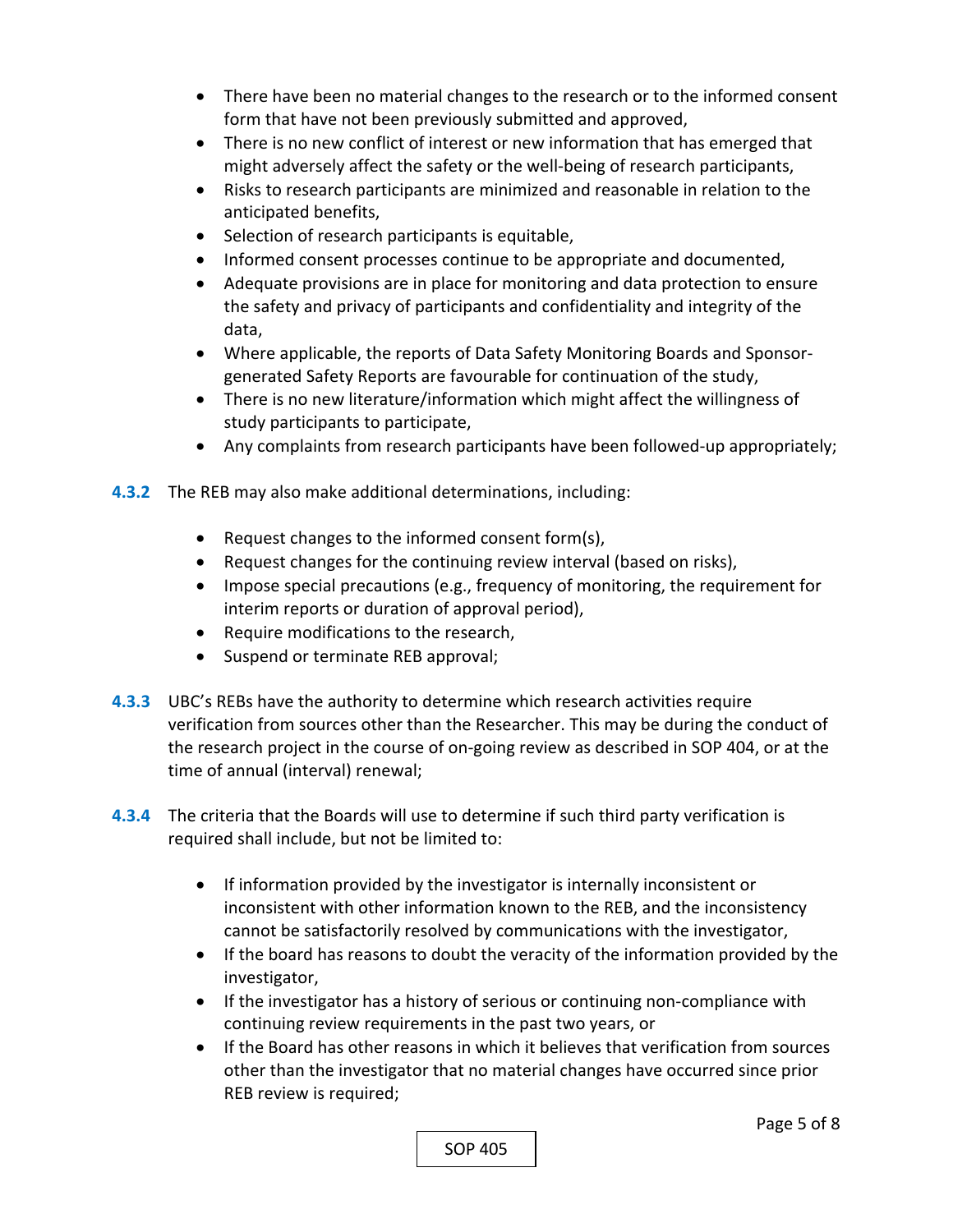**4.3.5**  If the Board determines that external verification is required, it will direct REB staff to obtain verification from sources other than the investigator that no material changes have occurred since prior REB review and to report back at a future convened meeting;

## **4.4 Required Information and Documentation**

- **4.4.1** The following information and documentation is required to be included with continuing review submissions:
	- An assessment of whether the annual renewal qualifies for delegated review based upon the delegated review criteria for the applicable REB,
	- Whether or not the study involves enrollment of human participants,
	- Whether or not the study is currently open to enrollment, or will be open in the future for enrollment. If so, the consent and/or assent form(s) must be current,
	- The number of participants enrolled at institutions covered by the REB approval certificate,
	- The enrollment goal,
	- The number of participants who discontinued their participation; and a summary of the reasons for the withdrawals if known,
	- A summary of the progress of the study including any summary reports,
	- A summary of the impact of all unanticipated problems, including serious and unexpected adverse events either observed throughout the study period or submitted to the Principal Investigator by the Sponsor for other sites in multi‐ centre trials,
	- Whether there are any outstanding actions that the REB has requested the Investigator to take with regard to an unanticipated problem, SAE or safety letter, and if so, an explanation of same,
	- A summary of recent findings and new information, including changes in the Investigator's situation or qualifications,
	- Based on the information provided, an opinion on whether any changes should be made to the protocol or the consent form,
	- A summary of any monitoring that took place, including any reports from any third party observations of the research carried out under U.S. Federal Regulations,
	- Any changes in conflict of interest since the last approval,
	- A summary of any complaints about the research from participants or others since the last REB Review,
	- If the study has expired, and the renewal is being completed with the permission of the REB Chair or Manager pursuant to Administrative SOP 405a, a written explanation for the late renewal and confirmation by the Investigator that NO study related actions took place during the time over which there was no valid ethics approval,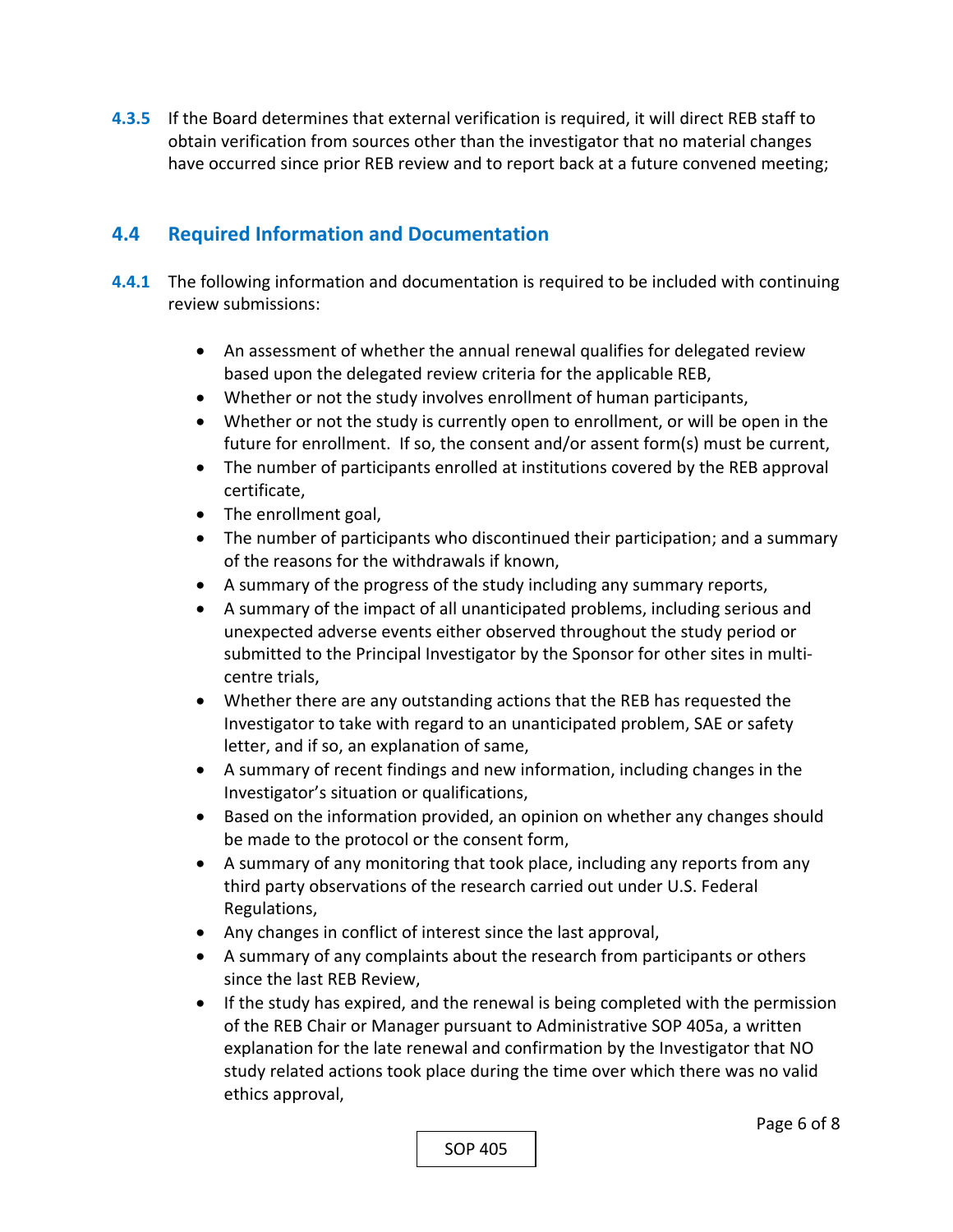Additional comments and information or documents, including reports from DSMBs or DMCs that are available.

# **4.5 Continuing Review Applications not Received by the Expiry Date**

- **4.5.1** Approvals shall expire on the anniversary date of their original approval at a Full Board meeting, or the date they were approved pursuant to the delegated review process;
- **4.5.2** If an application for continuing review is not submitted with all required information by the expiry date, a warning or suspension notice will be issued to the Researcher. When suspended, the Researcher must suspend all research activities as specified by the REB. The responsible REB Office Personnel will follow‐up with the Researcher to ensure that the application for continuing review is submitted as soon as possible;
- **4.5.3**  No research‐related activities may occur after the approval expiration date unless the Principal Investigator contacts the REB and a determination is made that it is in the best interest of individuals to continue during the lapse in REB approval;
- **4.5.4** In the event of a lapse in approval, the Researcher is responsible for notifying the REB if there is a need to continue research‐related medical treatment of current research participants for their safety and well‐being. The Researcher should provide as much detail as possible about the proposed continued activities. The REB Chair or designee will review the request as quickly as possible and discuss the proposed continued activities with the Researcher;
- **4.5.5**  The Researcher must document the reasons for the lapse and identify the steps taken to prevent future lapses;
- **4.5.6**  If the REB approval lapses and the Researcher wants to continue with the research, the REB will complete the review of the research as soon as possible and the Researcher may resume the suspended activities once approval of the research has been issued. The lapse in approval will be documented;
- **4.5.7**  The REB Manager in consultation with the relevant REB Chair or the Director, Office of Research Ethics is fully authorized to do one or more of the following as deemed appropriate:
	- Hold the review or approval of current or future submissions by the Principal Investigator or his/her Department until the status of the expired study has been addressed,
	- Notify the funding agency, industry sponsor or the appropriate regulatory authority of the expiry of the ethics approval for the study,

SOP 405